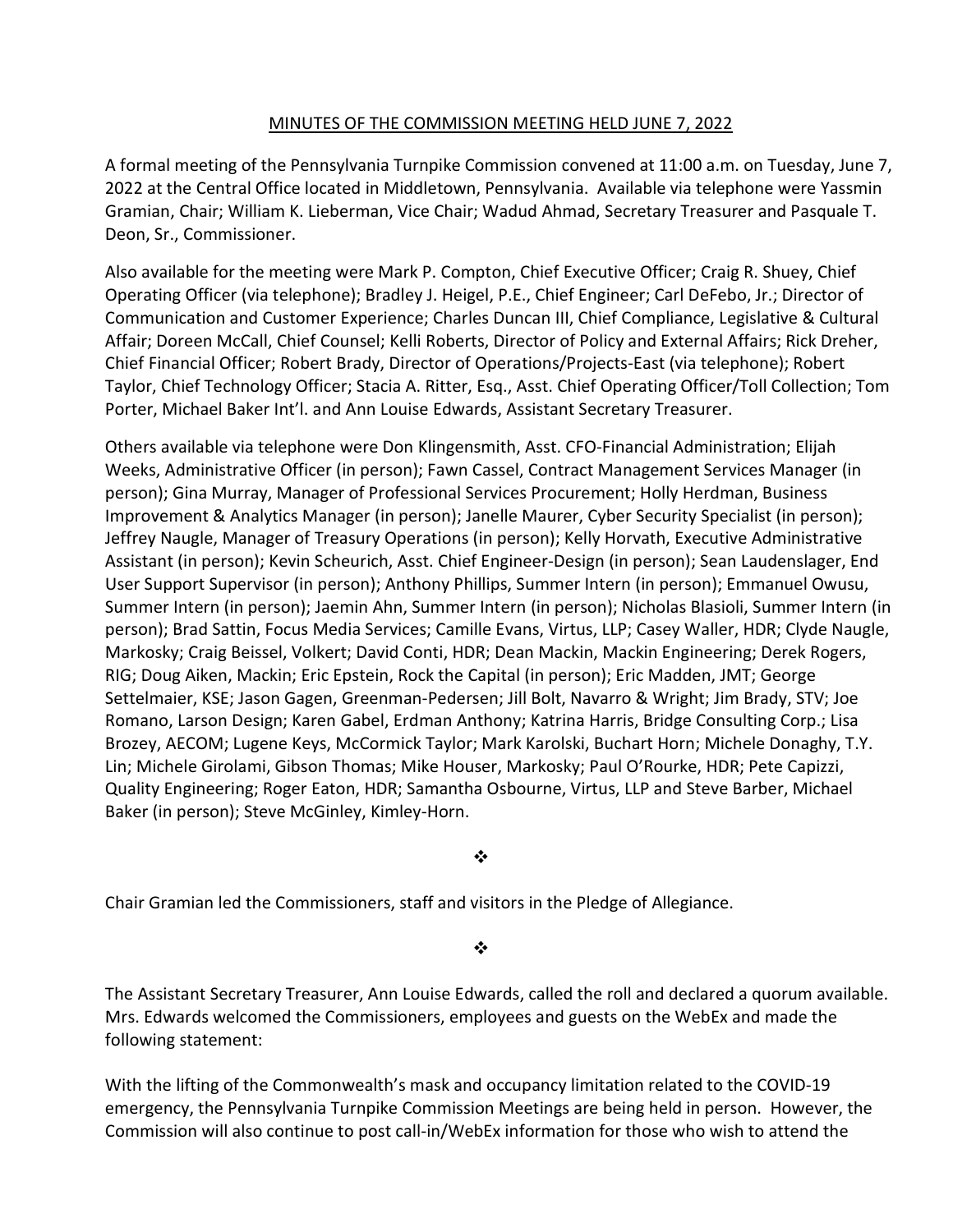MINUTES OF THE MEETING-JUNE 7, 2022  $2 | P \text{ a ge}$ 

meeting via telephone/WebEx. The WebEx information was posted at least 48 hours in advance of the meeting. This meeting is being recorded and the Commission will post the recording on its website.

❖

#### SUNSHINE ANNOUNCEMENT

The Commissioners met in Executive Session prior to today's Formal Agenda Session to consider matters of Personnel, which included a termination, new hires, salary matrix, reclassifications, promotions, vacancies and requests to create, post and fill positions in the Information Technology, Engineering, and Compliance, Legislative and Cultural Affairs Departments.

The Commissioners also discussed Docket No. 5:22-CV-01420-JLS and engaged in non-deliberative, informational discussions regarding various actions and matters, which have been approved at previous public meetings.

❖

#### PUBLIC COMMENT

Mrs. Edwards: Copies of today's agenda are located in the Large Board Room for those attending in person. The agenda is also available on the Commission website at least 48 hours in advance of the meeting. The public is welcome to address the Commission regarding items listed on the agenda or other items not listed on the agenda that are within the Commission's authority or control. In order to conduct an orderly and effective meeting, all persons wishing to address the Commission should have requested time to speak at least 48 hours in advance of this meeting.

The Commission recognized Eric Epstein of the Rock the Capital. Mr. Epstein discussed his concerns with the posting of the Agenda, attachments to the Minutes, RTK requests, criteria of agencies not paying tolls and tolling violations.

## $\cdot$

## MINUTES OF THE MEETING

Motion-That the Minutes of the meeting held May 17, 2022 be approved and filed as submitted-was made by Commissioner Deon, seconded by Commissioner Ahmad, and passed unanimously.

❖

#### COMMUNICATION

Motion-That the Commission approve the memo received from the Chief Counsel-was made by Commissioner Deon, seconded by Commissioner Ahmad, and passed unanimously.

#### $\cdot$

#### PERSONNEL

Motion-That the Commission approves personnel as submitted-was made by Commissioner Deon, seconded by Commissioner Ahmad, and passed unanimously.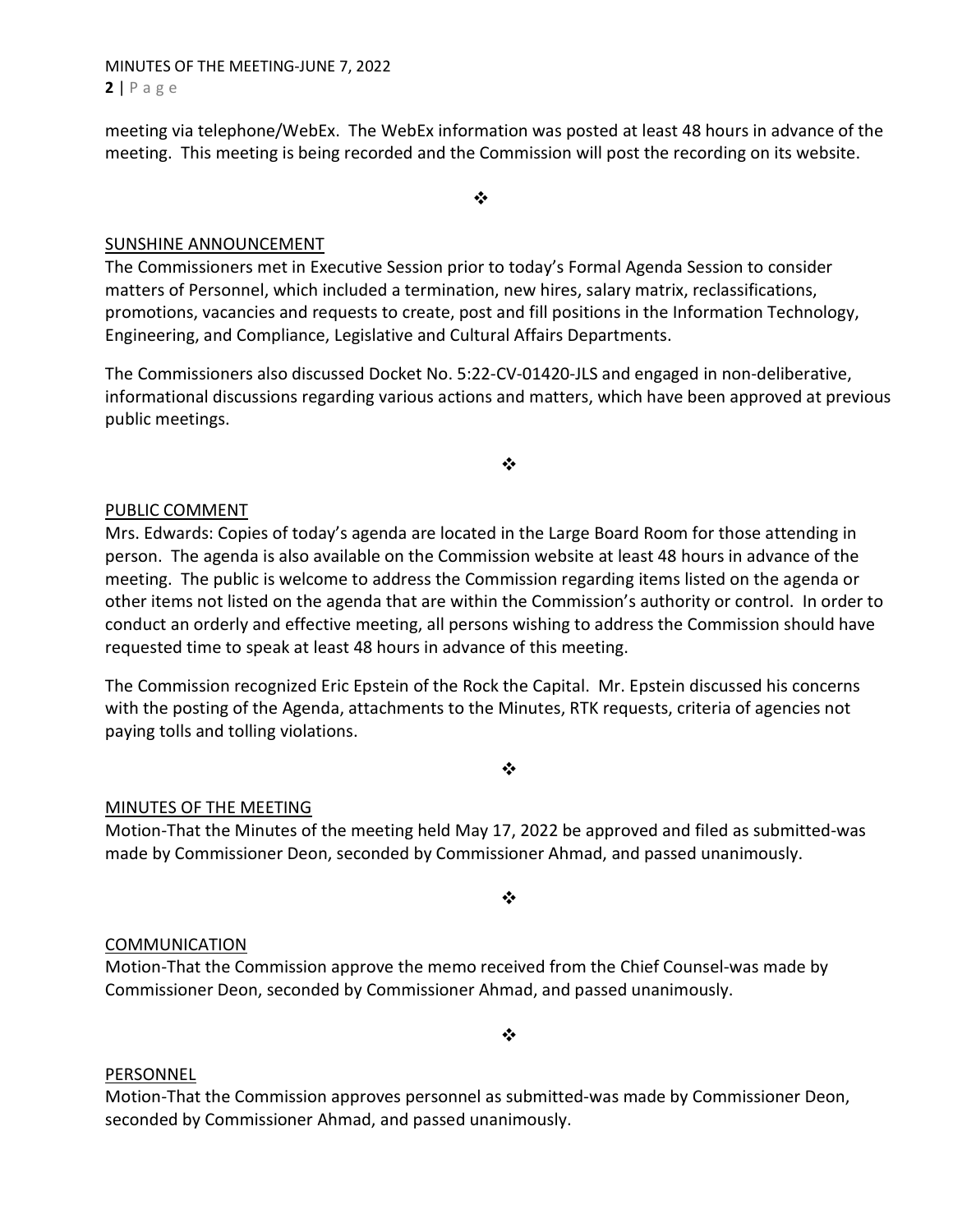❖

#### UNFINISHED BUSINESS

No Unfinished Business to consider.

❖

#### UNDERWRITERS

Motion-That the Commission approve amending the pool of qualified underwriters to provide professional and other specialized services to include Mesirow Financial, Inc.-was made by Commissioner Deon, seconded by Commissioner Ahmad, and passed unanimously.

 $\cdot$ 

#### AGREEMENTS

Motion-That the Commission approves the negotiation and execution of the Agreement, a Lease and Amendment for the items listed in memos "a" through "c":

- a. Amendment to the Memorandum of Understanding between the Commission and YWCA-Greater Harrisburg, to extend the term and to change the project name from PAATH 15 to PAATH 15 Crossroads;
- b. Lease Agreement with New Cingular Wireless PCS, LLC (NCW) to permit NCW to continue to lease equipment and space on the Bear Creek/Wilkes-Barre tower at a monthly fee of \$3,000.00 for ten (10) years with three (3) successive five (5) year renewal terms;
- b. Agreement with the E-ZPass Interagency Group's (IAG)members for an Interoperability Hub Third-Party beneficiary agreement to revise the present IAG toll reciprocity architecture and process to provide a flexible and easily scalable platform upon which evolving IAG business needs can be addressed and to facilitate national toll interoperability.

-was made by Commissioner Deon, seconded by Commissioner Ahmad, and passed unanimously.

Motion-That the Commission approves the negotiation and execution of the Amendment for the item listed in memo "d":

d. Amendment to our agreement with Alliant Broker Services for Human Resources insurance and COBRA Administration; exercising the option to renew the agreement for an additional two years (November 4, 2022 – November 3, 2024); at a cost of \$148,200.00.

-was made by Commissioner Deon, seconded by Commissioner Ahmad; Commissioners Lieberman abstained.

COMMISSIONER LIEBERMAN: I abstain on this item because Alliant Broker Services is clients of my firm.

The motion passed.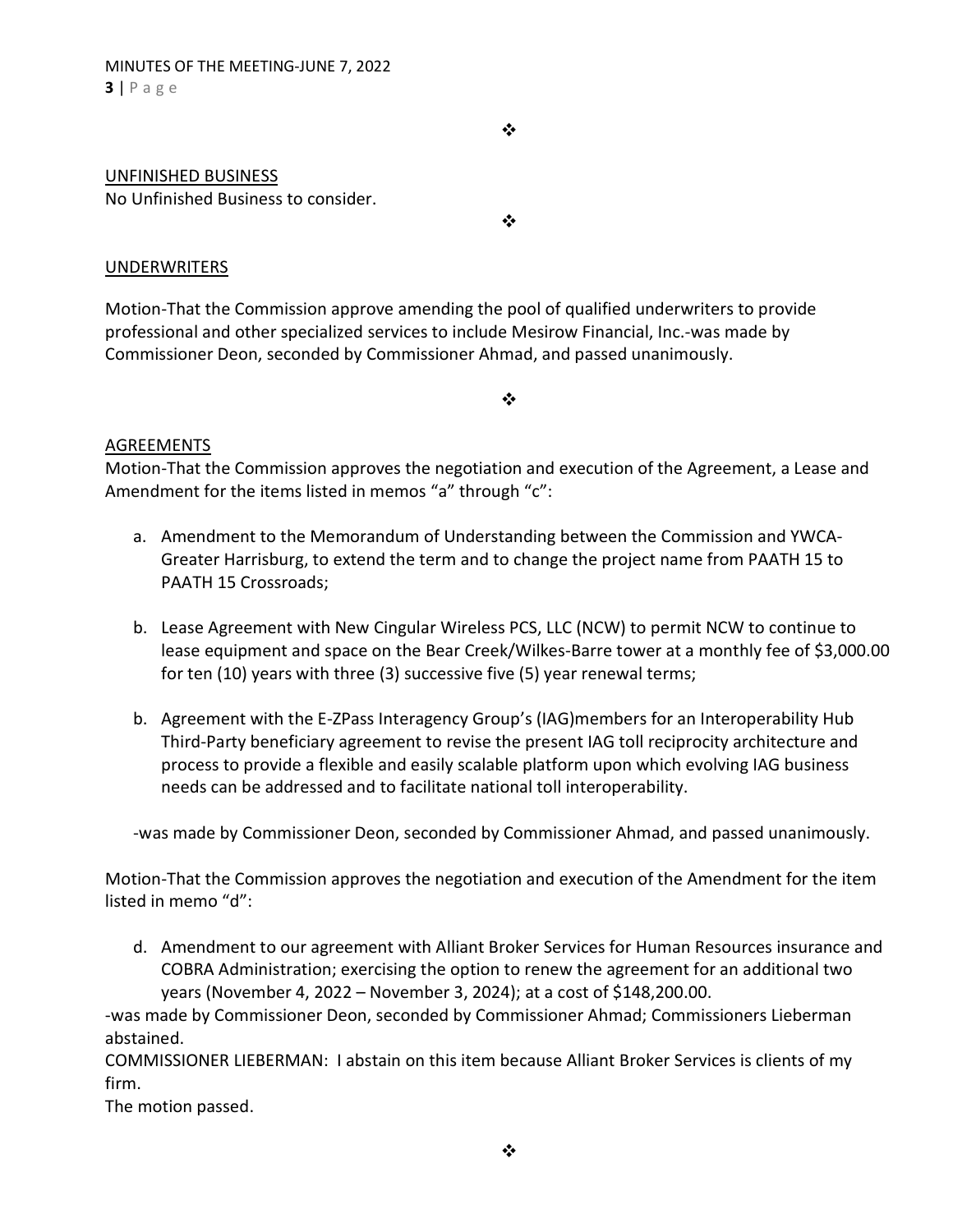#### MINUTES OF THE MEETING-JUNE 7, 2022  $4 | P \text{ a ge}$

#### RIGHT-OF-WAY REQUESTS

Motion-That the Commission approves the Right-of-Way Requests for the items listed in memos "a" and "j":

- a. Acquisition of Right-of-Way #14S365 (Roberta C. & Daniel Krznaric), a partial take parcel necessary for construction of the Mon/Fayette Expressway, Rt. 51 to I-376 by authorizing payment of \$609.00 representing fair market value and pro-rated taxes to Roberta C. & Daniel Krznaric; authorize the appropriate Commission officials to execute the Agreement of Sale and other documents that may be required for closing; authorize the payment of additional statutory damages as calculated by the Right-of-Way Administrator and approved by the Chief Counsel; and payment of fair market value to the property owners is contingent upon the delivery of a deed as prepared by the Legal Department;
- b. Acquisition of Right-of-Way #14S433 (Heather & David Schmoutz), a partial take parcel necessary for construction of the Mon/Fayette Expressway, Rt 51 to I-376, by authorizing payment of \$2,621.00 representing fair market value and pro-rated taxes to Heather & David Schmoutz; authorize the appropriate Commission officials to execute the Agreement of Sale and other documents that may be required for closing; authorize the payment of additional statutory damages as calculated by the Right-of-Way Administrator and approved by the Chief Counsel; and payment of fair market value to the property owners is contingent upon the delivery of a deed as prepared by the Legal Department;
- c. Acquisition of Right-of-Way #1A114-B (Suzanne L. Trout), a partial take parcel necessary for preentry ITS installation for the Western Gaps project, by authorizing payment of \$1,761.03 representing fair market value and pro-rated taxes to Suzanne L. Trout; also authorize payment of \$81.25 representing recording fees to Westmoreland County Recorder of Deeds; authorize the appropriate Commission officials to execute the Agreement of Sale and other documents that may be required for closing; authorize the payment of additional statutory damages as calculated by the Right-of-Way Administrator and approved by the Chief Counsel; and payment of fair market value to the property owner is contingent upon the delivery of a deed as prepared by the Legal Department;
- d. Acquisition of Right-of-Way #1A119-C (Theresa C. Geary), a partial take parcel necessary for preentry ITS installation for the Western Gaps project by authorizing payment of \$507.50 representing fair market value and pro-rated taxes to Theresa C. Geary; also authorize payment of \$81.25 representing recording fees to the Westmoreland County Recorder of Deeds; authorize the appropriate Commission officials to execute the Agreement of Sale and other documents that may be required for closing; authorize the payment of additional statutory damages as calculated by the Right-of-Way Administrator and approved by the Chief Counsel; and payment of fair market value to the property owner is contingent upon the delivery of a deed as prepared by the Legal Department;
- e. Acquisition of Right-of-Way #1A194-A (Beverly J. Emert), a partial take parcel necessary for preentry ITS installation for the Western Gaps project by authorizing payment of \$507.50 representing fair market value and pro-rated taxes to Beverly J. Emert; also authorize payment of \$81.25 representing recording fees to the Westmoreland County Recorder of Deeds;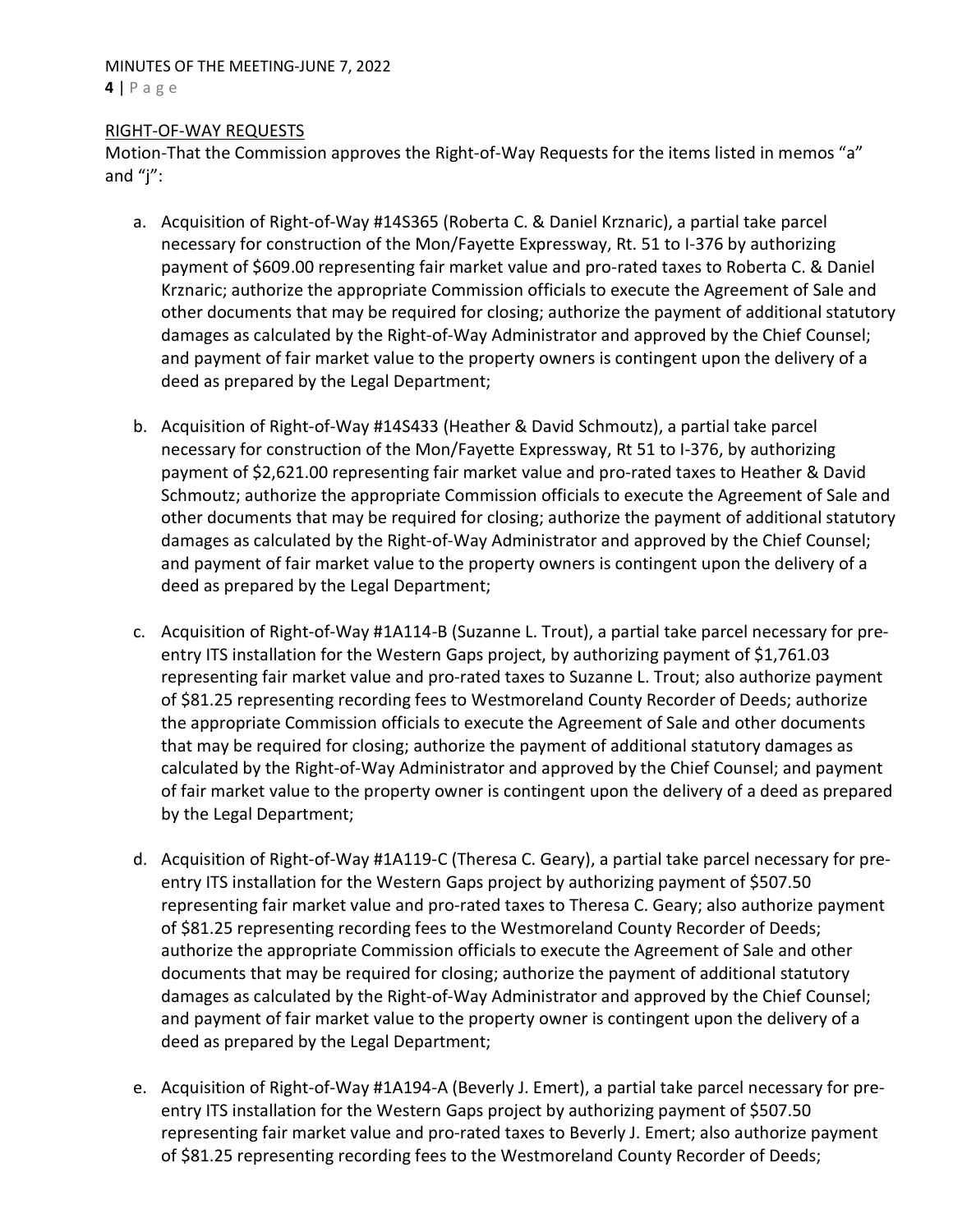authorize the appropriate Commission officials to execute the Agreement of Sale and other documents that may be required for closing; authorize the payment of additional statutory damages as calculated by the Right-of-Way Administrator and approved by the Chief Counsel; and payment of fair market value to the property owner is contingent upon the delivery of a deed as prepared by the Legal Department;

- f. Acquisition of Right-of-Way #8947-B (Michele D. Hettler), a partial take parcel necessary for preentry ITS installation for the Eastern Gaps project by authorizing payment of \$507.50 representing fair market value and pro-rated taxes to Michele D. Hettler; also authorize payment of \$73.75 representing recording fees to the Carbon County Recorder of Deeds; authorize the appropriate Commission officials to execute the Agreement of Sale and other documents that may be required for closing; authorize the payment of additional statutory damages as calculated by the Right-of-Way Administrator and approved by the Chief Counsel; and payment of fair market value to the property owner is contingent upon the delivery of a deed as prepared by the Legal Department;
- g. Acquisition of Right-of-Way #6042-B (Benjamin C. & Carol Auger; Pine Creek Stables, LLC), a partial take parcel necessary for the total reconstruction project from MP 312.00 to MP 316.00 by authorizing payment of \$1,811.38 representing fair market value and pro-rated taxes to Pine Creek Stables, LLC; also authorize payment of \$168,525.84 representing fair market value, prorated taxes and Section 710 fees to Benjamin C. & Carol Auger; authorize the appropriate Commission officials to execute the Agreement of Sale and other documents that may be required for closing; authorize the payment of additional statutory damages as calculated by the Right-of-Way Administrator and approved by the Chief Counsel; and payment of fair market value to the property owners is contingent upon the delivery of a deed as prepared by the Legal Department;
- h. Settlement of Right-of-Way #17638 (Alan R. & Carolyn R. Rank), a partial take parcel necessary for construction of the Southern Beltway, US 22 to I-79, by authorizing payment of \$2,500.00 representing settlement to Alan R. & Carolyn R. Rank; authorize the appropriate Commission officials to execute the Settlement Agreement and General Release as approved by the Legal Department; and payment of settlement funds is contingent upon Condemnees delivery of an executed Settlement Agreement and General Release;
- i. Acquisition of Right-of-Way #14S208 (PSPC, LLC; Principals-Peter J. Caruso, IV; Sandra A. Caruso), a partial take parcel necessary for construction of the Mon/Fayette Expressway, Rt. 51 to I-376, by authorizing payment of \$340,268.66 representing fair market value and pro-rated taxes to PSPC, LLC; authorize the appropriate Commission officials to execute the Agreement of Sale and other documents that may be required for closing; authorize the payment of additional statutory damages as calculated by the Right-of-Way Administrator and approved by the Chief Counsel; and payment of fair market value to the property owner is contingent upon the delivery of a deed as prepared by the Legal Department;
- j. Acquisition of Right-of-Way #6001-C (Frederick C. Senn; Carl A. Senn), a total take parcel necessary for the total reconstruction project from MP 298.00 to MP 302.00 by authorizing payment of \$255,792.47 representing fair market value, pro-rated taxes and recording fees to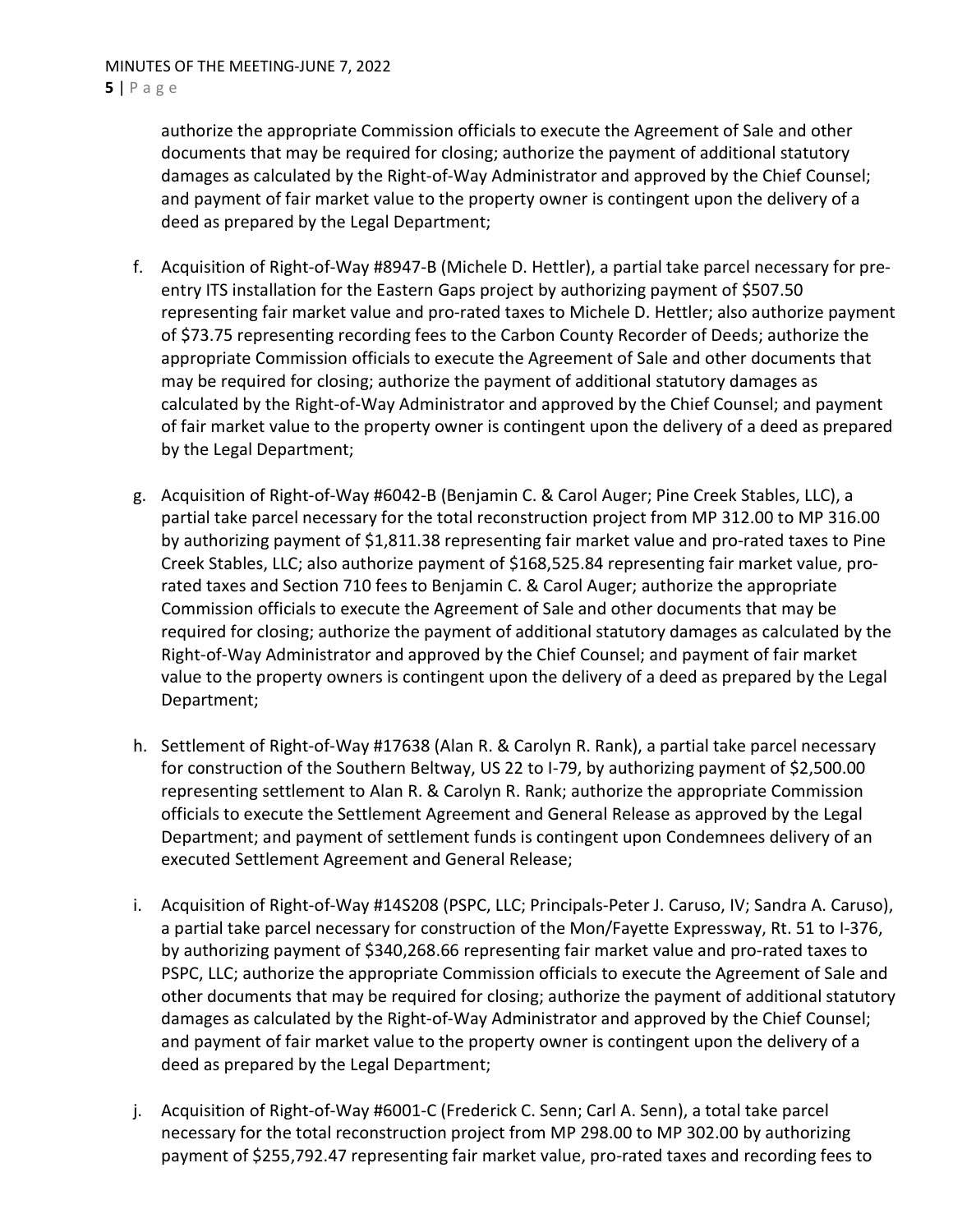Diversified Settlement Services, Inc., escrow agent; authorize the appropriate Commission officials to execute the Agreement of Sale and other documents that may be required for closing; authorize the payment of additional statutory damages as calculated by the Right-of-Way Administrator and approved by the Chief Counsel; and payment of fair market value is contingent upon the delivery of a deed as prepared by the Legal Department.

-was made by Commissioner Deon, seconded by Commissioner Ahmad, and passed unanimously.

#### ❖

## ADVERTISING

Motion-That the Commission approve advertising for the items listed in memos "a" and "b":

- a. Engineering firm to perform inspection, design and evaluation services for the Commission's communications towers;
- b. Contract #T-197.48S003-3-02 for a traffic management system for the Blue Mountain and Kittatinny Tunnels between MP 196.50 and MP 200.40.

-was made by Commissioner Deon, seconded by Commissioner Ahmad, and passed unanimously.

 $\cdot$ 

## PURCHASE ORDERS

Motion–That the Commission approve the Award of a Bid, Change Order and the Issuance of Purchase Orders for the items listed in memos "a" through "e":

- a. Inspection, testing and maintenance of fire alarm and sprinkler systems in the west (June 2022 April 2024), to the lowest responsive and responsible bidder, Siemens Industry, Inc.; at a cost of \$431,000.00;
- b. Environmental Systems Research Institute (ESRI) GIS software maintenance, exercising the option to renew the agreement through June 2023 with ESRI; at a cost of \$106,760.67;
- c. Splunk Enterprise security incident event monitoring, exercising the option to renew the agreement through July 18, 2023 with CDW Government, LLC/CDW, LLC; at a cost of \$117,415.16;
- d. Sludge and residual wastewater removal, exercising the option to renew the agreement through June 2023 with ACV Enviro APV/Allstate Power Vac, Inc.; at a cost of \$250,000.00;
- e. Palo Alto firewall cluster and IoT subscription with ePlus Technology, Inc. (originally procured via Commonwealth's contract), to cover final migration of CheckPoint firewall and security platform to Palo Alto Networks since it offers more advanced security features, performance increase in hardware and wider support for emerging technologies, and for future procurement of the Palo Alto XSOAR platform; at a cost of \$478,802.66.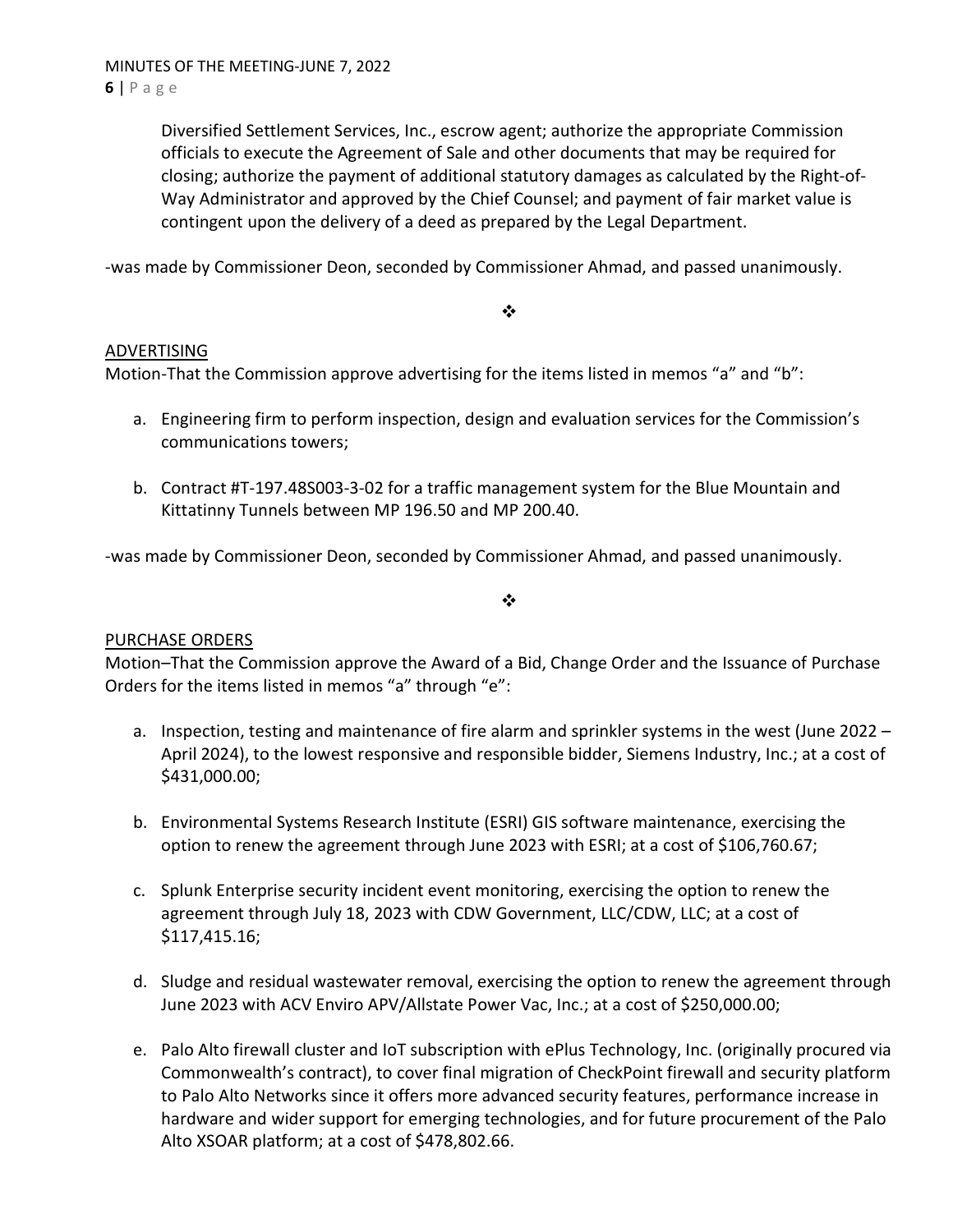-was made by Commissioner Deon, seconded by Commissioner Ahmad, and passed unanimously.

 $\cdot$ 

## CONTRACT AWARD

Motion-That the Commission approves the Award of Contracts for the items listed in memos "a" through "c":

- a. Contract #EN-00115-03-09 for construction of tolling facilities between MP A99.01 and MP A121.75, to the lowest responsive and responsible bidder, Road-Con, Inc.; at a not-to-exceed amount of \$8,363,987.83 and a contingency of \$400,000.00;
- b. Contract #T-075.39R001-3-02 for concrete repairs at New Stanton Interchange, to the lowest responsive and responsible bidder, C.H. & D. Enterprises, Inc.; at a not-to-exceed amount of \$3,977,853.85 and a contingency of \$160,000.00;
- c. Contract #T-333.28R001-3-02 for asphalt resurfacing of the Norristown Interchange, to the lowest responsive and responsible bidder, J.D. Eckman, Inc.; at a not-to-exceed amount of \$3,367,585.57 and a contingency of \$150,000.00.

- was made by Commissioner Deon, seconded by Commissioner Ahmad, and passed unanimously.

 $\cdot$ 

## CHANGE ORDERS

Motion-That the Commission approve the Change Orders for the items listed in memos "a" through "c":

- a. Change Order #4 for Contract #T-334.00R002-3-02 for bituminous resurfacing between MP 333.90 and MP 340.05 and median barrier replacement between MP 337.37 and MP 340.03 with Allan Myers, L.P., for an increase of \$567,740.00 for concrete pavement repairs, mill and pave bridge approaches, pavement joint, dowel retrofit and rapid set latex concrete pavement patching; for a revised not-to-exceed amount of \$16,162,658.11;
- b. Change Order #2 for Contract #T-308.00T001-3-05 for the replacement of Bridge EB-719 at MP 310.36 with J.D. Eckman, Inc., for a 115-day time extension due to utility delays;
- c. Change Order #16 for Contract #S-006.00X002-3-10 for construction of the Southern Beltway, MP S17.04 to MP S19.23, with Walsh Construction Company, for an increase of \$1,455,760.04 to balance items to actual work completed, deck form modifications, sewer line relocation, conversion of temporary sediment basins to permanent stormwater basins, drainage, erosion control, electrical work, and a 113-day time extension due to extra work; for a revised not-toexceed amount of \$182,641,207.34.

-was made by Commissioner Deon, seconded by Commissioner Ahmad, and passed unanimously.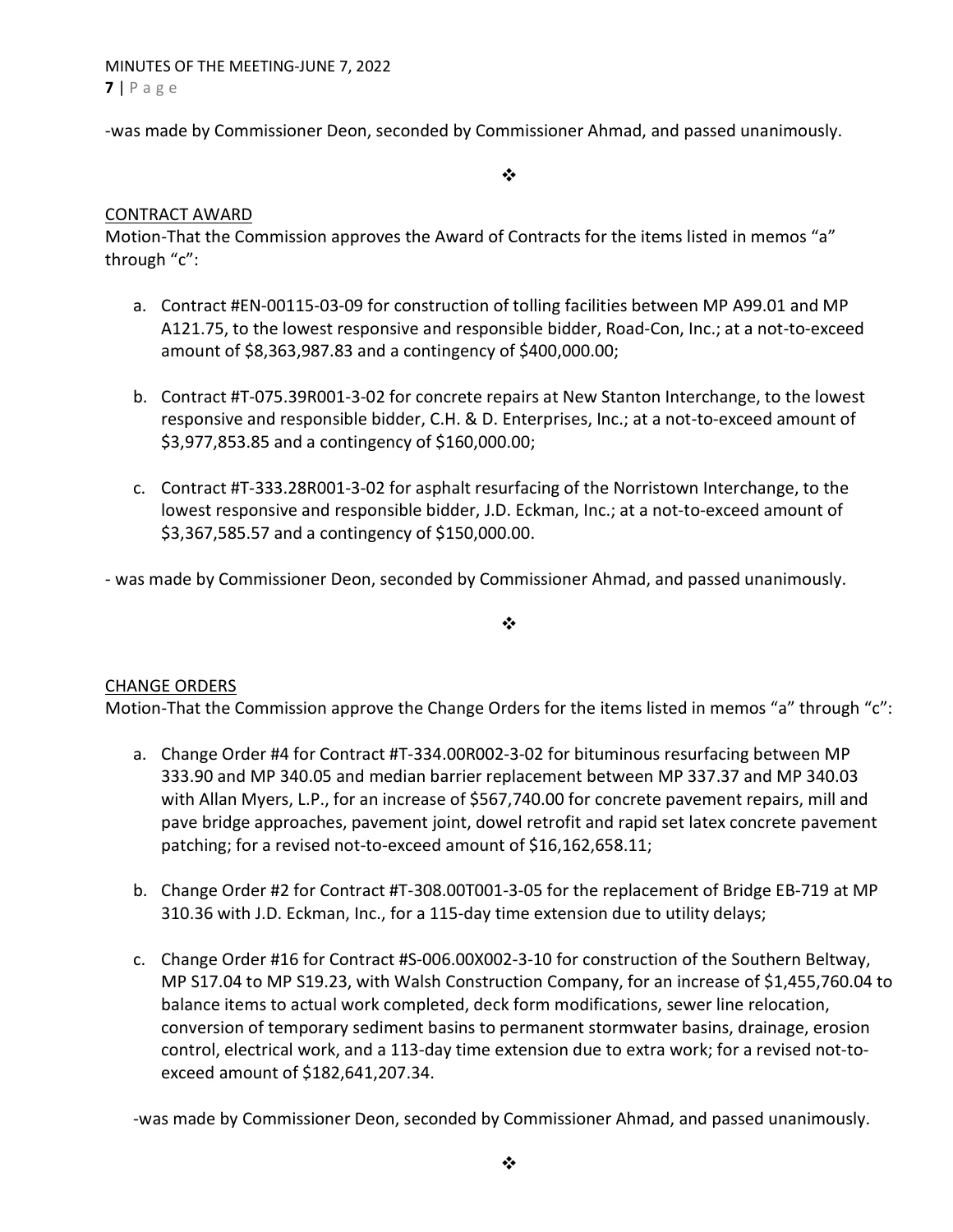MINUTES OF THE MEETING-JUNE 7, 2022  $8 | P \text{age}$ 

#### SUPPLEMENTAL AGREEMENTS

Motion-That the Commission approve the negotiation and execution of the Supplemental Agreements for the items listed in memos "a" and "b":

- a. Supplemental Agreement #2 for construction management/construction inspection (CM/CI) services for the roadway and bridge reconstruction between MP 125.00 and MP 134.00 with Stahl Sheaffer Engineering, LLC, for an increase of \$9,000,000.00 to complete the CM/CI services for the MP 126.00 to MP 130.50 project and pre-construction services for the MP 130.50 to MP 134.00 project; for a revised not-to-exceed amount of \$25,566,625.38;
- b. Supplemental Agreement #2 for open-end quality assurance laboratory testing services with GeoStructures, Inc., to allow for the assignment of new work orders through November 30, 2024; no additional funding needed.

-was made by Commissioner Deon, seconded by Commissioner Ahmad, and passed unanimously.

❖

#### AWARD OF SERVICES

Motion-That the Commission approve the award of services and authorize the negotiations and execution of an agreement/agreements with the selected firm/firms for the items listed in memos "a" and "b":

- a. RFP 7307, virtual public engagement services for highway projects; the highly recommended firms in alphabetical order:
	- HDR Engineering, Inc.-AWARD
	- Kimley-Horn & Associates, Inc.

The Commission has selected firm HDR Engineering, Inc. for award based on the Commission's determination that the firm's Statement of Interest is the most advantageous to the Commission as determined by the Commission based on its review of all materials submitted. The firm has significant similar experience for PennDOT and other state DOTs, they have a thorough understanding of the lifecycle of our projects, proposed a structured but flexible approach and demonstrated the ability to identify the audience including components for environmental and social justice-was made by Commissioner Deon, seconded by Commissioner Ahmad, and passed unanimously.

- b. T00193/T00194, construction inspection services between MP 0.00 and MP 200.00, I-376, Turnpike 576, Turnpike 66 and Turnpike 43; the highly recommended firms in alphabetical order:
	- The Markosky Engineering Group, Inc.-AWARDED
	- Stantec Consulting Services, Inc.-AWARDED
	- Greenman-Pedersen, Inc.
	- A&A Consultants, Inc.

The Commission has selected firms The Markosky Engineering Group, Inc. and Stantec Consulting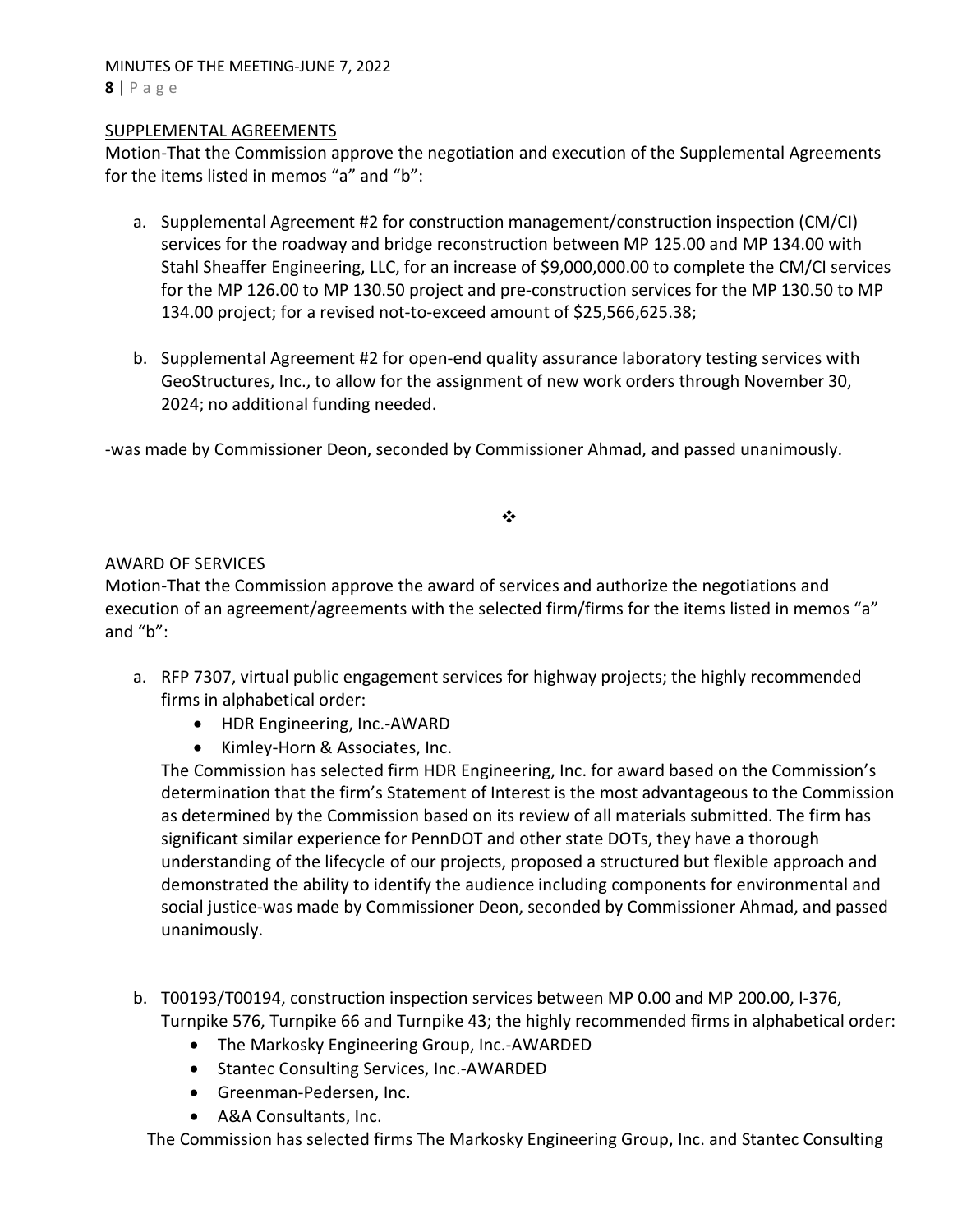Services, Inc. for award based on the Commission's determination that the firm's Statement of Interest is the most advantageous to the Commission as determined by the Commission based on its review of all materials submitted. The firm has significant similar experience for PennDOT and other state DOTs, they have a thorough understanding of the lifecycle of our projects, proposed a structured but flexible approach and demonstrated the ability to identify the audience including components for environmental and social justice-was made by Commissioner Deon, seconded by Commissioner Ahmad, and passed unanimously

❖

## AUTHORIZATION

Motion-That the Commission authorize the Communications and Customer Experience Department to negotiate sponsorship agreements for advertising PA Turnpike E-ZPass and other tolling and safety programs, as prepared or approved by the Legal Department, and approved in accordance by the CEO up to current purchase order and contract value approval thresholds; and authorize the appropriate Commission officials to execute the agreements as necessary-was made by Commissioner Deon, seconded by Commissioner Ahmad, and passed unanimously.

# NEXT COMMISSION MEETING

The next meeting of the Pennsylvania Turnpike Commission will be held on Tuesday, June 21, 2022 beginning at 11:00 a.m.

❖

❖

 $\cdot$ 

#### ADJOURNMENT

Motion-That this meeting of the Pennsylvania Turnpike Commission be adjourned at 11:24 a.m.-was made by Commissioner Deon, seconded by Commissioner Ahmad, and passed unanimously.

PREPARED BY: APPROVED BY:

Ann Louise Edwards New York Wadud Ahmad Assistant Secretary Treasurer Secretary Treasurer